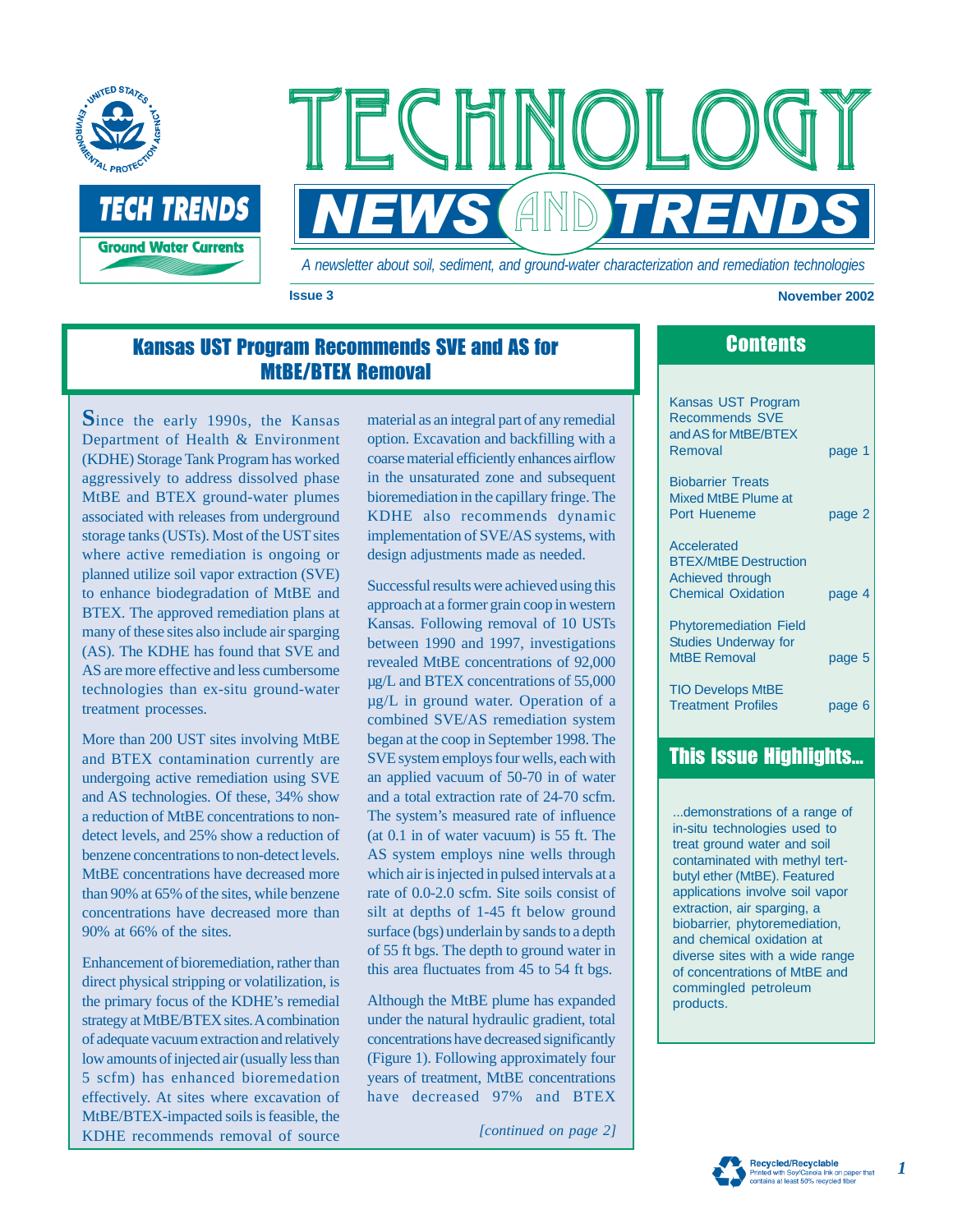#### *[continued from page 1]*

concentrations have decreased 96% (to 2,100 and 1,942 µg/L, respectively). SVE system effluent, which is monitored on a constant basis, has ranged from 2,379 mg/ L at system startup to a current level of 61 mg/L. Nested monitoring wells continue to track potential migration of the contaminant plume toward two public water supply wells (located within 0.25 mi and downgradient of the source area). No evidence of contamination has been found in the supply wells.

The KDHE conducted a complete engineering evaluation of the remediation system in September 2002 to identify potential methods for optimizing and/or enhancing the existing design. Based on these findings, no major system modifications are anticipated until shutdown in 2004. The total project implementation cost to date is \$74,000, with a cost of \$46,000 expected for maintenance and monitoring over the next two years.

*(785-296-5931 or Contributed by Greg Hattan, KDHE ghattan@kdhe.state.ks.us) and Seth Kostbar, KDHE (785-296-0642 or skostbar@kdhe.state.ks.us)* 

*Figure 1. After nearly four years 97% to a maximum level of 2,100*   $\overline{\mu g/L}$ . *of treatment, MtBE concentrations in ground water have decreased* 

#### Biobarrier Treats Mixed MtBE Plume at Port Hueneme

**N**aval Facilities Engineering Service University (ASU) researchers are monitoring the performance of a 500-ft biobarrier installed in 2000 at the Naval Hueneme, CA. The demonstration indicates that MtBE, tertiary butyl alcohol (TBA), and benzene concentrations in ground water passed through the biobarrier each decrease by 99%, achieving less than 0.005 mg/L in downgradient areas. In recognition, the granted its 2001 Outstanding Ground effort, which is sponsored through the U.S. Department of Defense's Certification Program. Center (NFESC) and Arizona State Base Ventura County (NBVC) in Port National Ground Water Association Water Remediation Project Award to this Environmental Security Technology

Several pilot-scale technology demonstrations were conducted recently at the NBVC to address a large MtBE plume resulting from past underground 10-20 ft below ground surface (bgs), the 5,000- by 500-ft dissolved MtBE plume mixes with a smaller BTEX plume and sands contaminated from residual nonaqueous phase liquid. Concentrations of MtBE and total BTEX exiting the source pipeline releases of gasoline. At a depth of zone each exceed 10,000 mg/L, while

concentrations of TBA exceed 1,000 ground water flows at an average mg/L. A lower clay aquitard located 20 ft bgs bounds the aquifer, through which velocity of 1 ft/day.

Design of the Port Hueneme biobarrier is based on results from bioaugmentation and biostimulation pilot-scale studies conducted during 1998-2001 [described in the October 2001 issue of *Ground*  Water Currents, available at www.cluflow-through aerobic barrier through which ground water containing MtBE and TBA travels under natural gradient conditions. Oxygen gas or air is injected into the aquifer periodically to increase dissolved oxygen levels, thereby creating a zone conducive to aerobic bacterial cultures also were injected to further enhance MtBE degradation (bioaugmentation). in.org]. The system contains a passive biodegradation (biostimulation). Tailored

The biobarrier system includes 252 gas injection wells, 174 monitoring wells, 25 satellite gas storage tanks, 154 solenoid valves, a 240 ft<sup>3</sup>/hr-capacity oxygen associated piping and electrical lines. generator, automated timer circuits, and

*[continued on page 3]* 

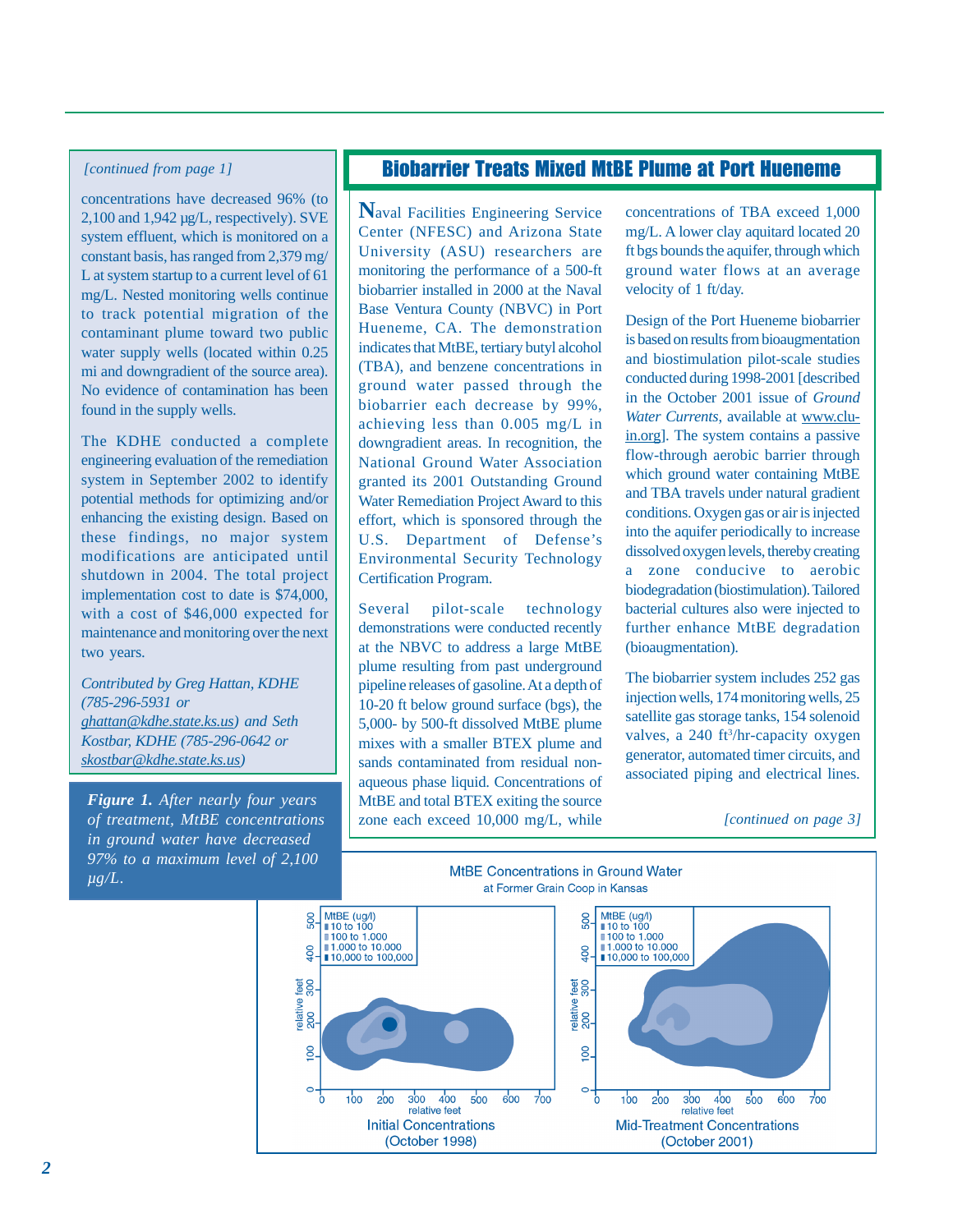the highest MtBE and BTEX oxygen injections began. Inoculation was occurring in the demonstration area, and *[continued on page 4]* delivered to a depth of 9-20 ft bgs, within two 70-ft-long sections of the aquifer.

Monthly and bi-monthly sampling events have occurred since the injections began, with more than 200 ground-water samples collected during each event. Field analyses of MtBE and BTEX components are performed using gas chromatography and flame- and photoionization detectors. Due to the interference of co-eluting peaks in fieldderived histograms, more complete TBA characterization is achieved using gas chromatography/mass spectroscopy techniques at an offsite laboratory.

Figure 2 provides representative contour plots illustrating pre-treatment and current concentrations of MtBE in the demonstration area. Contours of dissolved BTEX and TBA concentrations show similar trends. These results indicate that the biobarrier has reduced migration of to degrade contaminants to non-detect water exiting the system. the plume significantly, and has helped (<0.005 mg/L) concentrations in ground

*significant containment of the MtBE samples from shallow wells within the Port Hueneme treatment area indicates Figure 2. Analysis of ground-water plume after 472 days of treatment.* 

*[continued from page 2]* Dissolved oxygen has increased from a pre- have filmed two-dimensional visualization injection concentration below 1 mg/L to 10- experiments to better understand bacterial Gas injection wells were installed at 2-ft 35 mg/L throughout the target area, thereby distributions resulting from microbial spacings with alternating screen depths increasing the potential for agrobic inoculation Perform spacings with alternating screen depths increasing the potential for aerobic inoculation. Performance monitoring of 18-20 ft bgs or 14-15 ft bgs. A modular biodearadation to occur. In addition the biobarrier system will co of 18-20 ft bgs or 14-15 ft bgs. A modular biodegradation to occur. In addition, the biobarrier system will conclude in barrier, incorporating 20-ft-wide oxygen increased dissolved oxygen levels uporadient. December 2002 barrier, incorporating 20-ft-wide oxygen increased dissolved oxygen levels upgradient December 2002.<br>delivery modules replicated at 25 of the treatment zone due to dispersion of delivery modules replicated at 25 of the treatment zone due to dispersion of positions, spans 500 ft along the the injected assessment to cause upgradient positions, spans 500 ft along the the injected gas appear to cause upgradient A preliminary cost comparison conducted<br>downgradient edge of the source zone. The reductions in MtRE and benzene with an existing pump and treat reductions in MtBE and benzene with an existing pump and treat system<br>are expressed the source at this site suggests savings of more than concentrations. Peripheral wells showing Since September 2000, oxygen gas has concentrations. Peripheral wells showing<br>been injected four times a day through no increase in MtBE concentrations Angeles Regional Water Quality Control been injected four times a day through confirm the flow of ground water and Angeles Regional Water Quality Control<br>Board recently approved continued use each of the 252 injection weight recentral contaminants through, rather than around, area of the dissolved plume containing are a contained the distribution of this biobarrier and installation of a the biobarrier

microbial cultures 85 days after the variability of MtBE-degrading activity plume.<br>oxygen injections began. Inoculation was occurring in the demonstration area and

second biobarrier (at the toe of the plume) concentrations was inoculated with Researchers also are investigating the spatial as the final remedy for the NBVC MtBE microbial cultures 85 days after the variability of MtBE-degrading activity plume

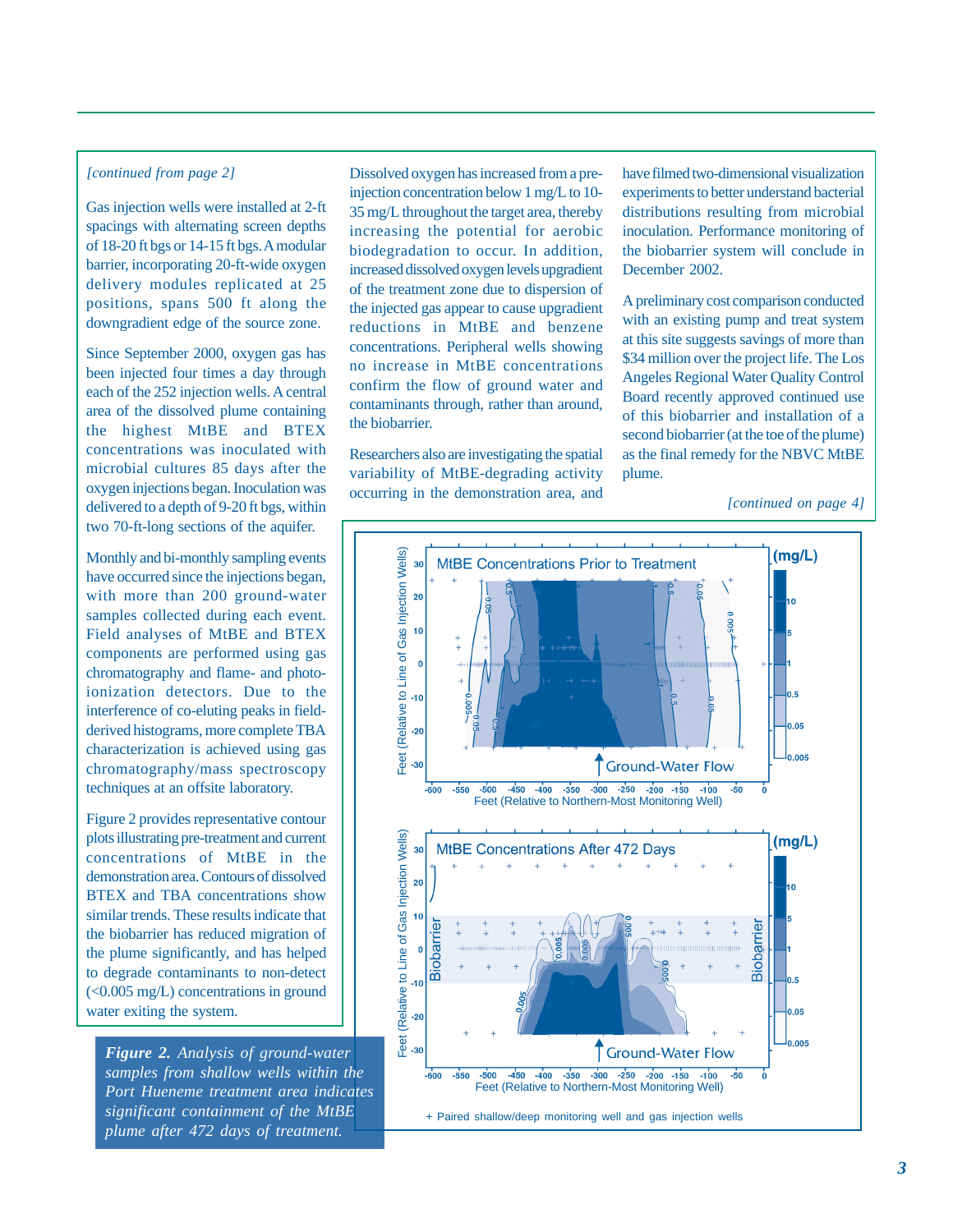*[continued from page 3]* 

*Contributed by Karen Miller, NFESC (805-982-1010 or millerkd@nfesc.navy.mil), Paul Johnson, ASU (480-965-9115 or paul.c.johnson@asu.edu), and Cristin Bruce, ASU (480-965-8130 or criddley@hotmail.com)* 

#### Reports Indicate...

...states cleaned up 64% of the more than 400,000 identified MtBE releases across the country by October 2001, and have begun cleanup actions at another 26%. In addition, states need to begin cleanup actions for almost 40,000 more releases or determine that the risks posed by these releases do not warrant cleanup**.** 

Source: U.S. General Accounting Office, *MtBE Contamination From Underground Storage Tanks*, May 21, 2002 (GAO-02-753T)

## Accelerated BTEX/MtBE Destruction Achieved through Chemical Oxidation

The Town of Harrison, NY, and private industry recently collaborated in efforts to expedite ground-water cleanup at a municipal site adjacent to property scheduled for residential development. Investigations at this West Chester, NY, site, which formerly housed a public works garage, discovered BTEX and MtBE concentrations in ground water reaching  $4,869 \mu g/L$  and  $451 \mu g/L$ , respectively. Cleanup was challenged further by the site's steep grades and underlying bedrock.

Petroleum leaks from an underground storage tank operating on the 100-acre property created a 2,400-sq-ft BTEX plume in the source area and a 17,600 sq-ft downgradient MtBE plume. The subsurface consists of very fine to coarse sand and gravel with occasional cobbles and an estimated ground-water flow rate of  $0.23$  ft<sup>3</sup>/day/ft<sup>2</sup>. The sand and gravel is underlain by highly weathered and fractured bedrock at 11-17.5 ft below ground surface (bgs). The depth to the water table ranges from 3 to 10 ft bgs.

Following site-specific laboratory studies that achieved non-detect concentrations of BTEX and MtBE, the ISOTECSM modified Fenton's reagent in-situ chemical oxidation (ISCO) process was selected as the remedial alternative for the site. The process involves the injection of hydrogen peroxide and chelated iron catalysts

chelated iron catalysts and stabilized hydrogen peroxide promote generation of reactive hydroxyl radicals under neutral pH conditions. The aqueous radicals react with organic materials to produce non-toxic byproducts such as carbon dioxide and water.

Unlike remediation technologies based on the conventional Fenton's reaction, the ISOTEC process does not employ acidic additives, which hinder the natural attenuation process. Once equilibrium is achieved, contaminant concentrations typically decrease further due to natural attenuation and other physical processes occurring within the aquifer. The ISOTEC process also enhances subsurface mobility of injected reagents, which is needed for greater radial coverage of treated areas.

Feromate and chemical from eatingsts and 1,500 gal of eatingst was hyperced at an *[continued on page 5] [continued on page 5] allocally into the subsurface. Together, the average rate of 0.89 gal/min at these points.* Injections at the West Chester site were performed in two 10-day phases conducted in June and November 2000. Reagents were injected into both bedrock plumes, within a 20,000-sq-ft treatment area on hilly terrain. The first phase involved injection of 1,700 gal of hydrogen peroxide and 760 gal of catalyst into 23 injection wells, at a rate of 1.64 gal/min. In the second phase, 2,500 gal of hydrogen peroxide and 1,200 gal of catalyst were injected into 21 wells. In addition, 76 direct-push points positioned in a 10-ft grid pattern were used to treat the contaminated interval, located 11-20 ft bgs. A total of 2,400 gal of hydrogen peroxide and 1,300 gal of catalyst was injected at an

Field monitoring activities were conducted at 12 sampling locations one month after each of the two injection events. Project results indicated a 66% decrease in the total average BTEX concentration and a 62% decrease in the total average MtBE concentration (Figure 3). Treatment costs for this project totaled \$150,000, or approximately \$20.24/yd3 of contaminated ground water. Costs were significantly lower than the \$1.5-2 million required for implementation of an alternative (5- to 7-year) pump and treat system.

Through the use of ISCO with modified Fenton's reagent, ground-water contaminants dropped within 13 months. The New York State Department of Environmental Conservation subsequently determined that the site required no further remedial action, and the adjacent property development will proceed as planned. This accelerated cleanup project received the New York Association of Consulting Engineers' Diamond Award and the American Council of Engineering Companies' National Recognition Award.

Other applications have shown the ISOTEC process effective in addressing significantly higher concentrations of MtBE. [For more information, view EPA/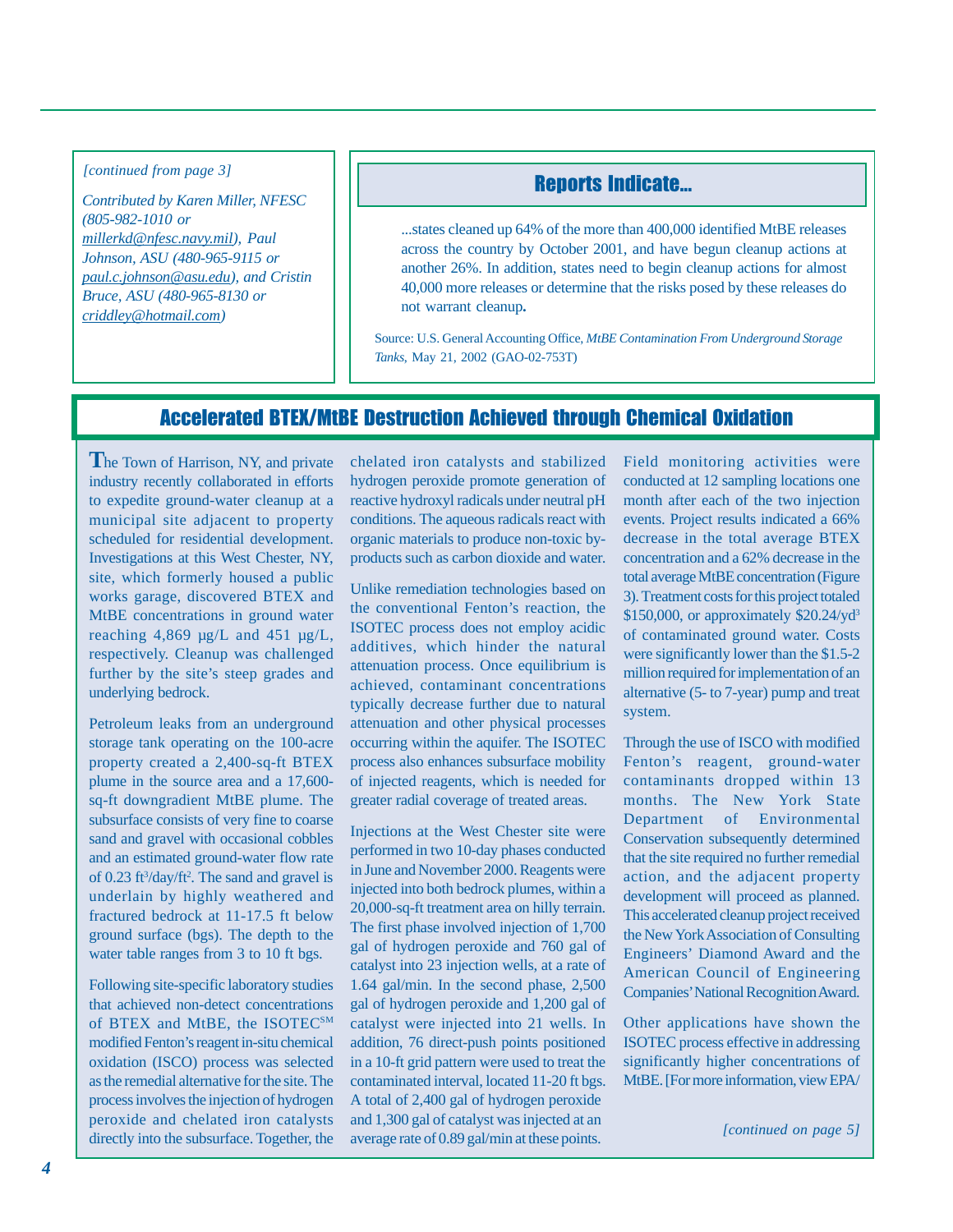#### *[continued from page 4]*

www.clu-in.or g/products/mtbe]. Additional studies are underway to in removing other recalcitrant volatile and semivolatile organic compounds, as well as organic pesticides. TIO's MtBE Treatment Profiles at evaluate this technology's effectiveness

*Contributed by Prasad Kakarla, In- (609-275-8500 or Anthony Catalano, Malcolm Pirnie (914-641-2643 or 2000 or dpwwasp@aol.com) Situ Oxidative Technologies, Inc. prasad.kakarla@isotec-online.com), acatalano@pirnie.com), and Robert Wasp, Town of Harrison (914-835-*



# Phytoremediation Field Studies Underway for MtBE Removal

**U**niversity of Iowa and Equilon Enterprises, Inc. researchers are evaluating the performance of phytoremediation in treating MtBEcontaminated ground water at a former the site in February 1998 across a 1.7 demonstrate that significant MtBE uptake that phytohydraulic containment of the plume is possible. gas station in Houston, TX. Approximately 1,000 hybrid poplar trees were planted at acre treatment area. Current field results in the poplar roots has taken place and

Prior to treatment, MtBE concentrations site were approximately 46 mg/L. Using planted at 8-ft intervals in staggered rows. above the capillary fringe of the water table 1 ft exposed above ground. Backfill consisted of a fertilizer-amended mixture in the 60- by 300-ft plume at the study 1-ft-diameter holes to penetrate clay and reach the sandy aquifer, 6-foot trees were Tree whips were placed immediately (at 6-9 ft below ground surface) with 0.5 of 60% sand and 40% mulch.

By August 1999, the mean height of the planted poplars was 11.7 ft and the roots of upgradient trees had reached 14-15 ft transpiration was estimated in the field by placing plexiglass chambers around the tree branches. Less than 10% of the MtBE mass proportionately taken up by the trees was captured in the chambers during 4 hour incubations, indicating that MtBE primarily is stored in the plant tissues and/ or metabolized rather than transpired indicates non-detect levels of contaminant potentially released to the air as a result of transpiration. into shallow ground water. MtBE through leaves. Additional field analysis

Modeling indicates that MtBE concentrations in the plume should decrease more than 90% by the end of anticipated to extend through 2003. More MtBE Treatment Profiles at www.clu-in. next year. Monitoring of the project is information can be found through EPA's org/products/mtbe.

*University of Iowa/Department of Civil Engineering (319-335-5649 or e-mail Contributed by Jerry Schnoor, jerald-schnoor@uiowa.edu)* 

*Figure 3. A 62% reduction in MtBE concentrations was site following chemical oxidation. achieved at the West Chester* 

#### Contact Us

**is on the NET!**  *Technology News and Trends* 

**and View, download, subscribe, unsubscribe at:** 

> <http://clu-in.org> <http://www.epa.gov/tio>

*T echnology News and Trends*  welcomes readers' comments correspondence to: and contributions. Address

Ann Eleanor (5102G) Ariel Rios Building Phone: 703-603-7199 Fax: 703-603-9135 Technology Innovation Office U.S. Environmental Protection Agency 1200 Pennsylvania Ave, NW Washington, DC 20460